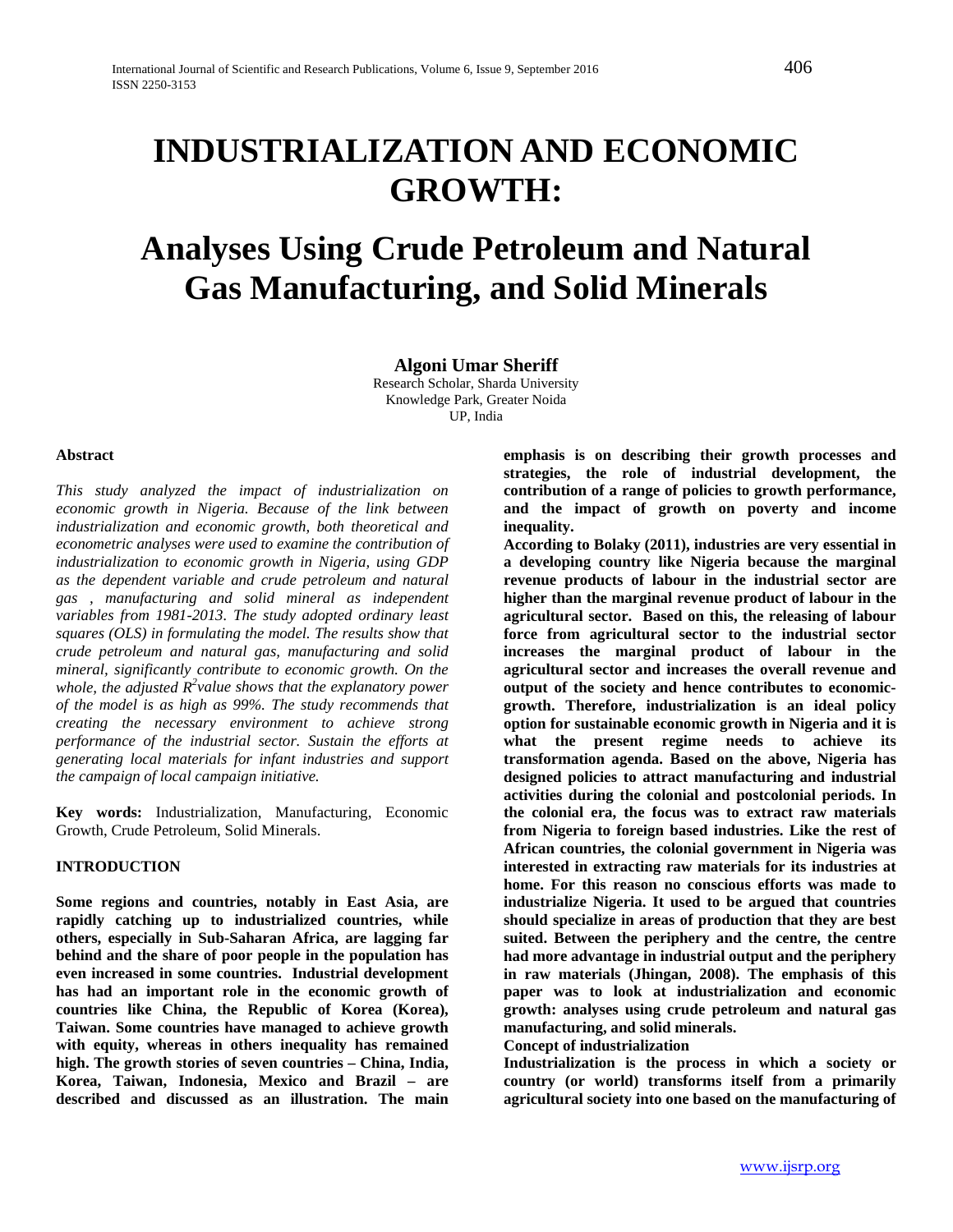**goods and services. Individual manual labor is often replaced by mechanized mass production and craftsmen are replaced by assembly lines. Cap (2002). The [process](http://www.businessdictionary.com/definition/process.html) by which traditionally nonindustrial [sectors](http://www.businessdictionary.com/definition/sector.html) (such as [agriculture,](http://www.businessdictionary.com/definition/agriculture.html) [education,](http://www.businessdictionary.com/definition/education.html) [health\)](http://www.businessdictionary.com/definition/health.html) of an [economy](http://www.businessdictionary.com/definition/economy.html) become increasingly similar to the [manufacturing sector](http://www.businessdictionary.com/definition/manufacturing-sector.html) of the economy. Sustained [economic development](http://www.businessdictionary.com/definition/economic-development.html) based on factory [production,](http://www.businessdictionary.com/definition/production.html) [division of labour,](http://www.businessdictionary.com/definition/division-of-labor.html) [concentration](http://www.businessdictionary.com/definition/concentration.html) of [industries](http://www.businessdictionary.com/definition/industry.html) and [population](http://www.businessdictionary.com/definition/population.html) in certain geographical areas, an[d urbanization.](http://www.businessdictionary.com/definition/urbanization.html)**

**Concept of Manufacturing**

**Manufacturing is the production of [merchandise](https://en.wikipedia.org/wiki/Merchandise) for use or sale using labour and [machines,](https://en.wikipedia.org/wiki/Machine) [tools,](https://en.wikipedia.org/wiki/Tool) chemical and biological processing, or formulation. The term may refer to a range of human activity, from [handicraft](https://en.wikipedia.org/wiki/Handicraft) to [high tech,](https://en.wikipedia.org/wiki/High_tech_manufacturing) but is most commonly applied to [industrial](https://en.wikipedia.org/wiki/Industry) production, in which [raw materials](https://en.wikipedia.org/wiki/Raw_material) are transformed into [finished goods](https://en.wikipedia.org/wiki/Finished_good) on a large scale. Such finished goods may be used for manufacturing other, more complex products, such as [aircraft,](https://en.wikipedia.org/wiki/Aircraft) [household appliances](https://en.wikipedia.org/wiki/Major_appliance) or [automobiles,](https://en.wikipedia.org/wiki/Automobiles) or sold to [wholesalers,](https://en.wikipedia.org/wiki/Wholesale) who in turn sell them to [retailers,](https://en.wikipedia.org/wiki/Retailer) who then sell them to [end users](https://en.wikipedia.org/wiki/End_user) and [consumers.](https://en.wikipedia.org/wiki/Consumer) Manufacturing takes turns under all types of [economic systems.](https://en.wikipedia.org/wiki/Economic_system) In a free market economy, manufacturing is usually directed toward the [mass production](https://en.wikipedia.org/wiki/Mass_production) of [products](https://en.wikipedia.org/wiki/Product_%28business%29) for sale to [consumers](https://en.wikipedia.org/wiki/Consumer) at a profit. In a [collectivist economy,](https://en.wikipedia.org/wiki/Collectivism#Economics) manufacturing is more frequently directed by the state to supply a centrally [planned economy.](https://en.wikipedia.org/wiki/Planned_economy) In mixed market economies, manufacturing occurs under some degree of government [regulation.](https://en.wikipedia.org/wiki/Regulation) Manufacturing, the single most important sub-sector of industry, accounts for nearly twothirds of industrial GDP. Within manufacturing, the most important sub-sectors are food processing, basic metallurgy, machinery and equipment, and chemical products. The production of motor vehicles, aircraft, certain electronic products and machinery and equipment are worldclass. Some of these industries are recipients of generous public incentives (World Trade Organization, 2004).** 

# **Concept of Minerals**

**A mineral is a naturally occurring substance, representable by a [chemical formula,](https://en.wikipedia.org/wiki/Chemical_formula) that is usually solid and [inorganic,](https://en.wikipedia.org/wiki/Inorganic_compound) and has a [crystal structure.](https://en.wikipedia.org/wiki/Crystal_structure) It is different from a [rock,](https://en.wikipedia.org/wiki/Rock_%28geology%29) which can be an aggregate of minerals or non-minerals and does not have a specific [chemical](https://en.wikipedia.org/wiki/Chemical_composition)  [composition.](https://en.wikipedia.org/wiki/Chemical_composition) The exact definition of a mineral is under debate, especially with respect to the requirement a valid species is biogenic, and to a lesser extent with regard to it having an ordered atomic structure. The study of minerals is calle[d mineralogy.](https://en.wikipedia.org/wiki/Mineralogy)**

# **Theoretical Framework**

**Industrial development is a driver of structural change which is key in the process of economic development.**  **Recent research suggests that economic development requires structural change from low to high productivity activities and that the industrial sector is a key engine of growth in the development process. Virtually all cases of high, rapid, and sustained economic growth in modern economic development have been associated with industrialization, particularly growth in manufacturing production (Szirmai 2009).**

**In a 2 sectors analyses: a small industrialized economy and an agricultural sector. The industrialized sector is typically located in a few urban pockets and operates, more or less like any modern industrial economy (modern or urban sector), technologically advanced. Larger agricultural sector: primitive modes of production, vast majority of population is very poor-living at or near subsistence consumption (primitive, traditional, rural or subsistence sector); low wages, very low productivity close to zero. Workers in the industrial sector earn higher wages than those in rural sector, wage gap related to productivity gap. Assumption of duality an analytical convenience. While developed countries may have traits of dualism, the claim behind the dual economy literature is that such dualism is much sharper than LDCs**

## **Empirical Review**

**Dollar and Kraay (2004), who examined impacts of increased trade on growth and inequality, found changes in growth rates to be highly correlated with changes in trade volumes. No systematic relationship between changes in trade volumes and changes in household income inequality was found, and they conclude that on average greater globalization is a force for poverty reduction. Still, the impact of trade liberalization is likely to vary between countries, depending for instance on factor endowments, and liberalization creates both winners and losers. Similarly to international trade, the impact of foreign direct investments on income inequality is likely to vary between countries. Any foreign direct investment (FDI) inequality relation depends e.g. on the sectorial composition of FDI, its impact on demand for unskilledworkers, the skill bias of technical change induced through FDI, and theregional distribution of FDI (see e.g. Cornia, 2005) China's reforms started in the late 1970s and early 1980s with agricultural reform, which decollectivized agricultural land and privatized landuserights. Investments in rural infrastructure were increased, mandatory delivery of output to the state by farmers was reduced, and farmers were enabled to have a more market-oriented o**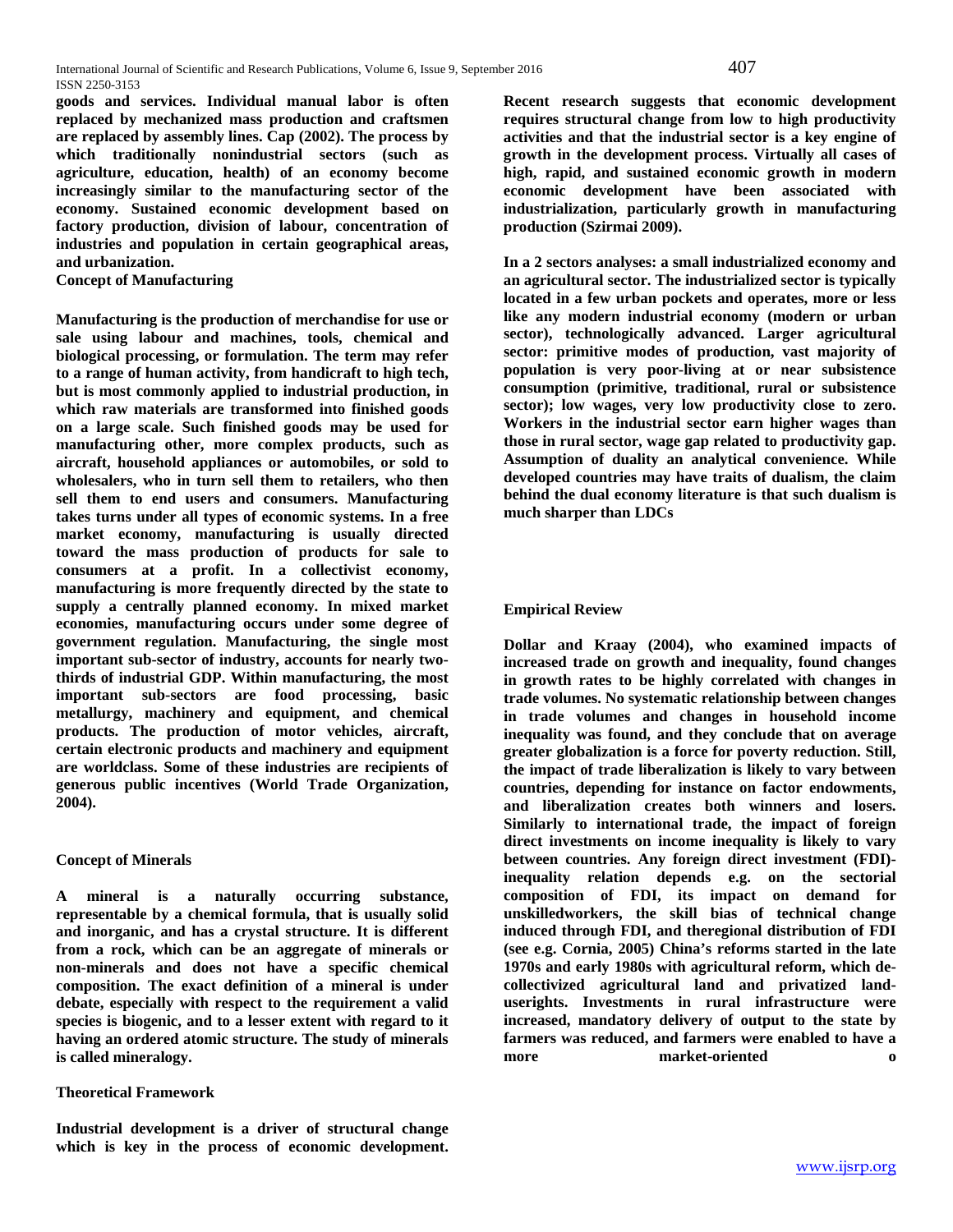International Journal of Scientific and Research Publications, Volume 6, Issue 9, September 2016 408 ISSN 2250-3153



**output mix (Ahya and Xie, 2004). Due to reforms, agricultural growth averaged almost 10 per cent per year during1980-1984 and 6.2 per cent per year in the 1980s as a whole (Ahya and Xie, 2004), decreasing poverty in rural areas. Successful reform in the agricultural sector contributed substantially to reform and expansion of the manufacturing sector. Due to increased productivity in agriculture, surplus labour became available to migrate to the manufacturing sector. Furthermore, due to increased** 

**Table 1: Results**

|                  | Unstandardi l<br>zed<br>Coefficients |                           | Stand<br>ardize<br>d<br><b>Coeffi</b><br>cients |            | 95.0% Confidence<br>Interval for B |                    |                     |
|------------------|--------------------------------------|---------------------------|-------------------------------------------------|------------|------------------------------------|--------------------|---------------------|
| <b>Mode</b>      | в                                    | Std.<br><b>Error</b> Beta |                                                 | Т          | Sig.                               | <b>Lower</b> Upper | <b>Bound Bound</b>  |
| $1$ (Con         | stant $614.3$<br>42                  | 307.7<br>23               |                                                 | 1.99<br>6  | .055                               | 1243.7<br>07       | 15.022              |
| <b>CPN 1.735</b> |                                      | .140                      | .277                                            | 6          | 5.24 .000 .449                     |                    | 1.022               |
| <b>SM</b>        | 432.7<br>58                          | 33.92<br>9                | .641                                            | 12.7<br>55 |                                    | 5                  | .000 363.36 502.152 |
| МF               | 5.272                                | 1.321                     | .100                                            | 3.99       |                                    | .000 2.571         | 7.974               |

**income, farmers were able to increase their expenditure on goods and services produced by the domestic manufacturing sector (Dutta, 2005).**

**Link between Industrialization and Economic Growth**

**i. Focus on the share of manufacturing in the total commodity production (i.e. agriculture and industry, including mining, manufacturing, construction and utilities) rather than in total GDP. The share of manufacturing in commodities is set out against a country's per capita gross national income in 2000.** 

- **ii. Szirmai finds a significant positive correlation of 0.79 between the logarithm of income per capita and the share of manufacturing.**
- **iii. Major exceptions among the advanced economies are primary exporters such as Norway, Canada and Australia.**
- **iv. Among the developing countries, Taiwan, Thailand and Brazil rank higher in terms of industrialization than in terms of income. Nevertheless, the table illustrates the general point about industrialization. The poorest countries in the table are invariably those with the lowest shares of manufacturing (and the highest shares of agriculture). The more prosperous countries are the more industrialized ones.**

**Methods of data Analyses and Model specification**

**The methods of analysis or estimation techniques include Ordinary Least Square (OLS) method, and multiple regression is adopted to test the causal relationship between industrial outputs to GDP. The test of the hypotheses earlier stated would be done at 5% level of significance and as** 

**Such, the generalization of the study findings would be limited to this extent. The study hypothesized that industrialization does not have a significant effect on the economic growth of Nigeria. The model proxied Gross Domestic Product (GDP) as the endogenous variable to measure economic growth while crude petroleum and**  natural gas (CPN<sub>g</sub>), solid minerals (SM<sub>i</sub>), and manufacturing (MF<sub>i</sub>) represents the exogenous variables.

**The econometric form of the model is specified as;**  $GDP = f (CPN<sub>g</sub>SM<sub>i</sub>MF<sub>i</sub>)$ **The econometric equation becomes; GDP =b0+ b1CPNg + b2SMi + b3MFi +ui…………… (i) Where; = Intercept of relationship in the model/constant**  $$ 

 $u_i$  = Error term

**Estimates and Analyses**

| Table 2: Result II |  |  |
|--------------------|--|--|
|--------------------|--|--|

|     |      |       |              |                        | <b>Change Statistics</b> |           |                         |     |        |               |
|-----|------|-------|--------------|------------------------|--------------------------|-----------|-------------------------|-----|--------|---------------|
|     |      |       |              | Std.                   | R                        |           |                         |     |        |               |
|     |      |       | Adjust Error |                        | Squar                    |           |                         |     |        | <b>Durbin</b> |
|     |      | R     | ed R         | of the                 | e                        | F         |                         |     | Sig. F |               |
| Mo  |      | Squ   |              | Squar Estima Chang Cha |                          |           |                         |     | Chang  | Watso         |
| del | R    | are   | e            | te                     | e                        | nge       | df1                     | df2 | e      | n             |
|     | .998 | .9951 |              | .995 949.30            |                          | .995 2002 | $\overline{\mathbf{3}}$ | 29  | .000   | 1.98          |
|     | a    |       |              | 93                     |                          | .711      |                         |     |        |               |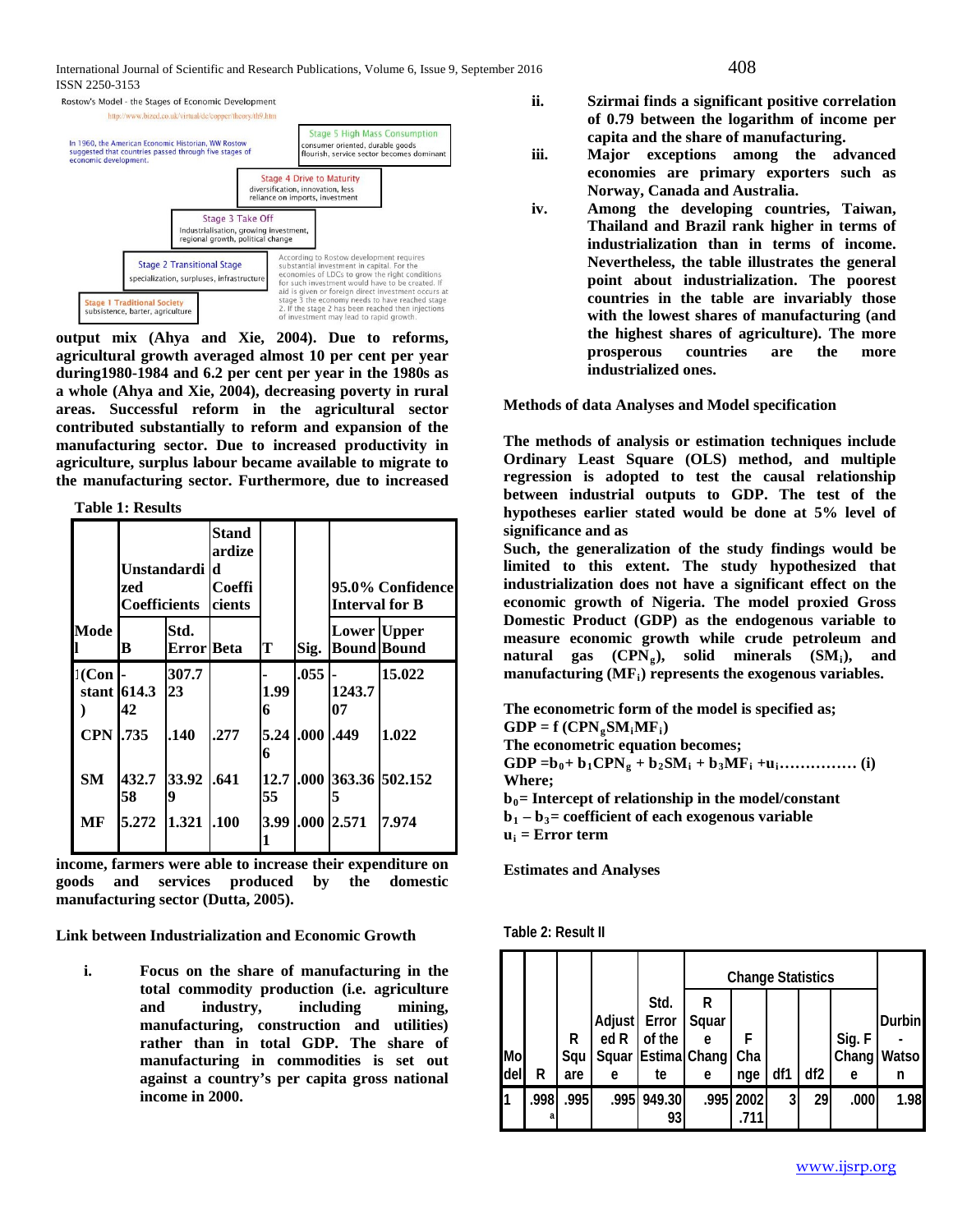**a. Predictors: (Constant), MF, SM, CPN**

#### **b. Dependent Variable: GDP**

#### **Normality Test for Residual**

**The Jarque-Bera test for normality is an asymptotic, or large-sample, test. It is also based on the ordinary least square residuals. This test first computes the skewness and kurtosis measures of the ordinary least square residuals and uses the chi-square distribution {Gujarati, 2004}.** 

**The hypothesis is:** 

 $H_0: X_1 = 0$  normally distributed.<br>  $H_1: X_1 \neq 0$  not normally distributed. **hdhnormally** distributed. **At 5% significance level with 2 degree of freedom. JB = 16.077 While critical JB**  $> \{X^2_{(2)} df\} = 5.99147$ 

#### **Discussion of Findings**

**It is important at this point to state the implication of our findings. An examination of model indicated that changes in industrial output exerted a significant influence on the country's Gross Domestic Product in the study period (1981-2015). And also CPN, SM, MF influences significantly on the GDP. Ochiama (2007), Agba and Ushie (2009) posit that, Nigeria's per capita production of electricity dwindles as her population increases and cannot support industrial activities. The effects of epileptic and insufficient electricity supply in the country are grievous as most factories are close down, while small and medium enterprises (SMEs) are unable to effectively operate in Nigeria. Consequently, some firms are compelled to generate power and this not without consequence; it increases the cost of production and the final consumer bears the burden. Corruption is also one of the most vital obstacles to industrialization in Nigeria. High level corruption among government official have enormous impact on infrastructural development in the country (Agba, Ikoh, Ushie&Agba, 2008). Corruption threatens electricity supply in the country, it was widely reported that billions of Dollars was spent during President Obasanjo's tenure on power projects, and what Nigerians got in return was "blackout" while the bank accounts (both local and foreign) of contractors swollen (Agba, et.al, 2009). Corruption could also be responsible for the lack of adequate finance for the industrial sector, since monies from Banks for Industry (BOI) ends up in wrong hands. However Ukaegbu (1991) argue that, lack of finance cannot necessary be a challenge to industrialization, since the number of Nigeria millionaires grew remarkably over the years; rather investors prefer commerce to industry. He also observes that inadequate labour is not impediment to industrial development, since many graduates in science, engineering and technical education are** 

**unemployed in Nigeria. Ukaegbu posit that the claim that inadequate physical infrastructure militate against industrialization is erroneous and a kind way of neglecting the fact that "infrastructure are the products, and not the agents of industrialization". These arguments strengthened our position in this research that foreign competition and the superficial transfer of technology among others occasioned by globalization pose the greatest challenge to industrialization in Nigeria.**

## **Conclusion and Recommendation**

**Based on the above revelation in this study, we conclude that the industrial output has a significant impact on economic growth and development in Nigeria. Furthermore, the analysis reveals that CPN, SM, MF has a positive impact on economic development in Nigeria though significant but varies. To achieve the level of economic growth and development that is desired, the government have to strive to reduce the challenges of manufacturing. Industrial sector is continues to be the backbone of economic growth and development based on this fact, and revelation from the empirical analysis conducted on this sector in Nigeria, we make the following policy pronouncement.** 

- 1. **Creating a conducive environment to achieve strong performance of the industrial sector.**
- 2. **Sustaining efforts at generating local materials for infant industries and support the campaign of local contempt initiative.**
- 3. **The deregulation of interest rate should be pursued to a local conclusion. This is because the problem of high interest rate has actually frustrates the efforts of prospective investors from acquiring loan for investment which has in turn affected and has negative implications for the economy.**
- 4. **Development of strong institutional structures to support the growth and development of a sustainable small and medium enterprises (SMES) sub-sector**

# **References**

**Agba, A. M. O., Ushie, E. M., Ushie, M. A., Bassey, A. O. &Agba, M. S. (2009). Human Development Trend in Nigeria: The Need for Concrete Implementation of the Seven Point Agenda.**  *Nigerian Journal of Social and Development Issues,* **6 (1), 15-28.**